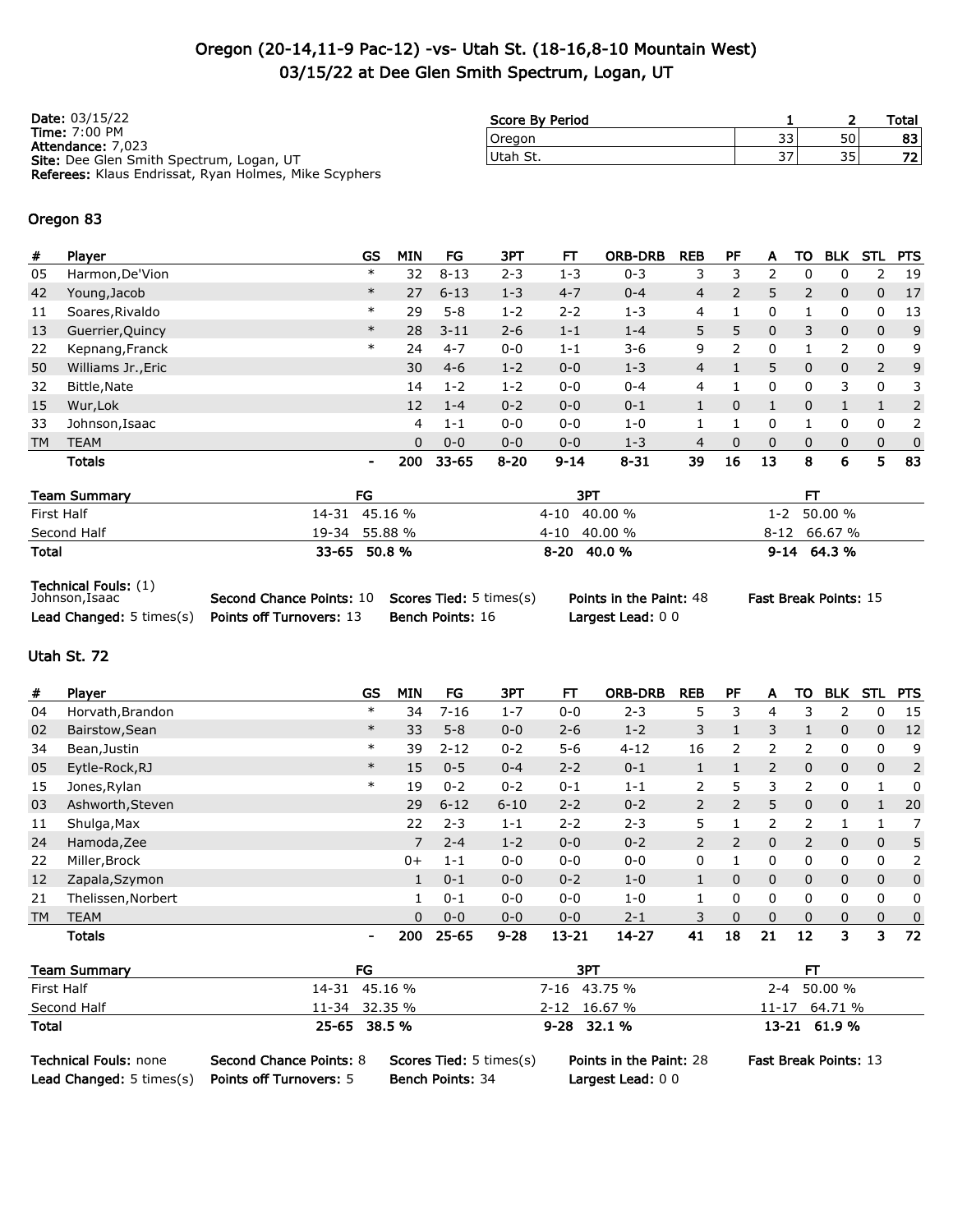# 1st Half Play By Play

| <b>VISITORS: Oregon</b>                      | Time                                          |             |                | Score Margin HOME TEAM: Utah St.                 |
|----------------------------------------------|-----------------------------------------------|-------------|----------------|--------------------------------------------------|
|                                              | 19:43                                         | $0 - 2$     |                | H 2 GOOD LAYUP by HORVATH, BRANDON(in the paint) |
|                                              | $- -$                                         |             |                | ASSIST by JONES, RYLAN                           |
| GOOD LAYUP by SOARES, RIVALDO(in the paint)  | 19:27                                         | $2 - 2$     |                |                                                  |
|                                              | 19:11                                         |             |                | MISS 3PTR by BEAN, JUSTIN                        |
| REBOUND DEF by TEAM                          | $\sim$ $\sim$                                 |             |                |                                                  |
| GOOD JUMPER by KEPNANG, FRANCK(in the paint) | 18:48                                         | $4 - 2$     | V <sub>2</sub> |                                                  |
|                                              | 18:28                                         |             |                | MISS LAYUP by HORVATH, BRANDON(in the paint)     |
| BLOCK by KEPNANG, FRANCK                     | 18:28                                         |             |                |                                                  |
|                                              | $\sim$ $\sim$                                 |             |                | REBOUND OFF by TEAM                              |
|                                              | 18:27                                         |             |                | MISS 3PTR by EYTLE-ROCK, RJ                      |
| REBOUND DEF by KEPNANG, FRANCK               | $\overline{a}$                                |             |                |                                                  |
| GOOD LAYUP by KEPNANG, FRANCK(in the paint)  | 18:08                                         | $6 - 2$     | V <sub>4</sub> |                                                  |
| ASSIST by HARMON, DE'VION                    | $-$                                           |             |                |                                                  |
|                                              | 17:49                                         |             |                | MISS LAYUP by HORVATH, BRANDON(in the paint)     |
| REBOUND DEF by KEPNANG, FRANCK               | $-$                                           |             |                |                                                  |
| FOUL by YOUNG, JACOB                         | 17:43                                         |             |                |                                                  |
| TURNOVER by YOUNG, JACOB                     | 17:43                                         |             |                |                                                  |
| FOUL by YOUNG, JACOB                         | 17:35                                         |             |                |                                                  |
| SUB OUT by YOUNG, JACOB                      | 17:35                                         |             |                |                                                  |
| SUB IN by WILLIAMS JR., ERIC                 | 17:35                                         |             |                |                                                  |
|                                              | 17:26                                         |             |                | TURNOVER by JONES, RYLAN                         |
| GOOD JUMPER by HARMON, DE'VION(in the paint) | 17:08                                         | $8 - 2$     | V <sub>6</sub> |                                                  |
|                                              | 16:44                                         |             |                | MISS 3PTR by JONES, RYLAN                        |
| REBOUND DEF by SOARES, RIVALDO               | $- -$                                         |             |                |                                                  |
| GOOD LAYUP by SOARES, RIVALDO(in the paint)  | 16:27                                         | $10-2$      | $V_8$          |                                                  |
|                                              | 16:25                                         |             |                | TIMEOUT 30SEC by TEAM                            |
| TIMEOUT MEDIA by TEAM                        | 16:25                                         |             |                |                                                  |
|                                              | 16:25                                         |             |                | SUB OUT by JONES, RYLAN                          |
|                                              | 16:25                                         |             |                | SUB IN by ASHWORTH, STEVEN                       |
| SUB OUT by KEPNANG, FRANCK                   | 16:25                                         |             |                |                                                  |
| SUB IN by BITTLE, NATE                       | 16:25                                         |             |                |                                                  |
|                                              | 16:03                                         | $10-5$      |                | V 5 GOOD 3PTR by ASHWORTH, STEVEN                |
|                                              | $-$                                           |             |                | ASSIST by EYTLE-ROCK, RJ                         |
| TURNOVER by GUERRIER, QUINCY                 | 15:42                                         |             |                |                                                  |
|                                              | 15:42                                         |             |                | STEAL by ASHWORTH, STEVEN                        |
|                                              | 15:36 10-8                                    |             |                | V 2 GOOD 3PTR by ASHWORTH, STEVEN (fastbreak)    |
| MISS JUMPER by HARMON, DE'VION               | 15:15                                         |             |                |                                                  |
|                                              | $- -$                                         |             |                | REBOUND DEF by BEAN, JUSTIN                      |
|                                              | 14:51                                         |             |                | MISS JUMPER by BEAN, JUSTIN                      |
|                                              | $\sim$                                        |             |                | REBOUND OFF by BAIRSTOW, SEAN                    |
|                                              | 14:42                                         |             |                | SUB OUT by EYTLE-ROCK, RJ                        |
|                                              | 14:42                                         |             |                | SUB IN by SHULGA, MAX                            |
| FOUL by GUERRIER, QUINCY                     | 14:42                                         |             |                |                                                  |
|                                              | 14:42                                         |             |                | MISS FT by BAIRSTOW, SEAN                        |
|                                              | $\mathord{\hspace{1pt}\text{--}\hspace{1pt}}$ |             |                | REBOUND DEADB by TEAM                            |
|                                              | 14:42                                         |             |                | MISS FT by BAIRSTOW, SEAN                        |
| REBOUND DEF by GUERRIER, QUINCY              | $\sim$ $\sim$                                 |             |                |                                                  |
| MISS 3PTR by SOARES, RIVALDO                 | 14:31                                         |             |                |                                                  |
|                                              | $\sim$ $\sim$                                 |             |                | REBOUND DEF by BAIRSTOW, SEAN                    |
|                                              |                                               | 14:18 10-10 |                | GOOD LAYUP by SHULGA, MAX(in the paint)          |
|                                              | $\sim$ $\sim$                                 |             |                | ASSIST by ASHWORTH, STEVEN                       |
| MISS 3PTR by GUERRIER, QUINCY                | 14:07                                         |             |                |                                                  |
|                                              | $\sim$ $\sim$                                 |             |                | REBOUND DEF by TEAM                              |
|                                              |                                               | 13:47 10-13 | H 3            | GOOD 3PTR by ASHWORTH, STEVEN                    |
|                                              | $\mathord{\hspace{1pt}\text{--}\hspace{1pt}}$ |             |                | ASSIST by SHULGA, MAX                            |
| FOUL by GUERRIER, QUINCY                     | 13:35                                         |             |                |                                                  |
| TURNOVER by GUERRIER, QUINCY                 | 13:35                                         |             |                |                                                  |
| SUB OUT by GUERRIER, QUINCY                  | 13:35                                         |             |                |                                                  |
|                                              |                                               |             |                |                                                  |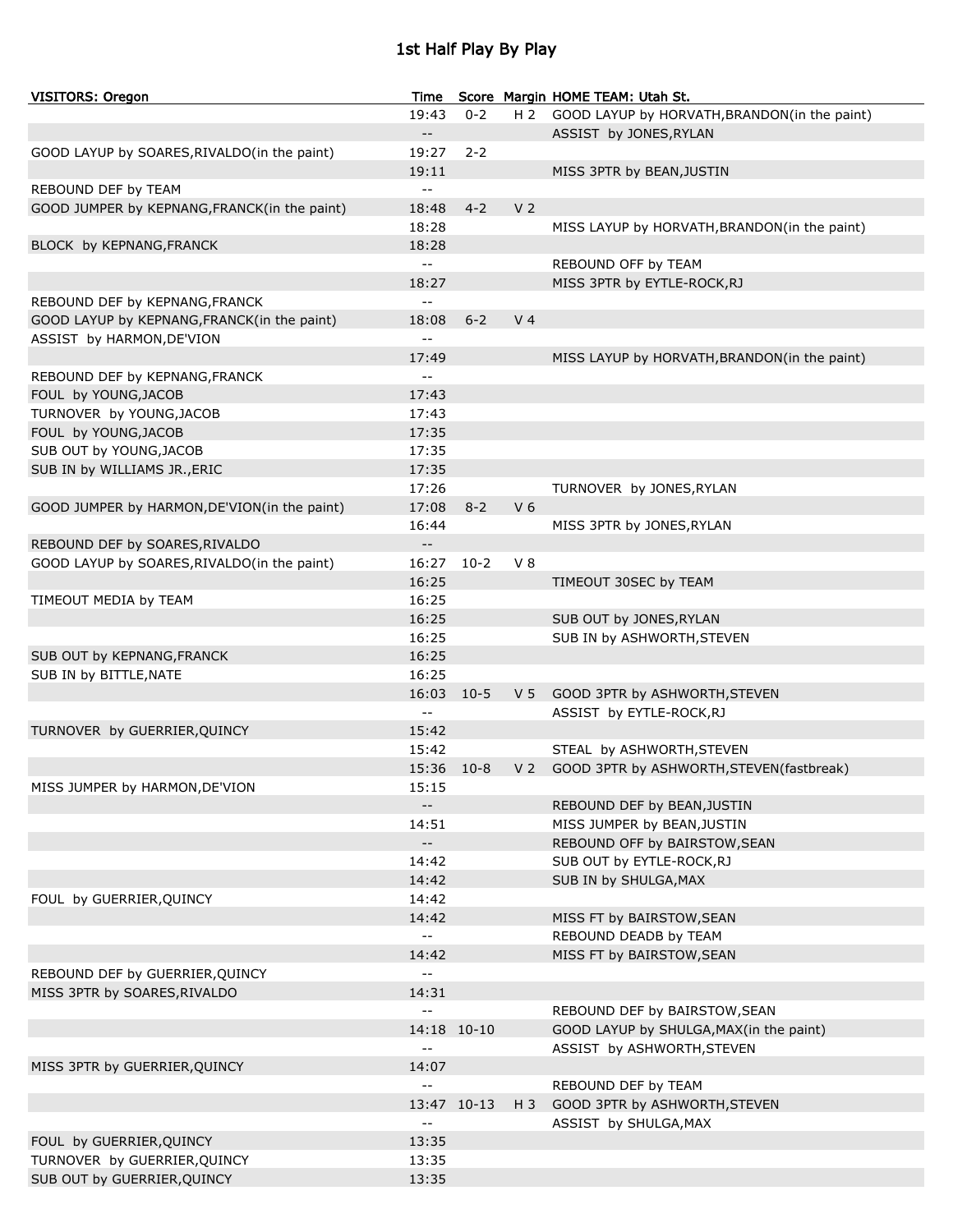| SUB IN by KEPNANG, FRANCK                         | 13:35                      |             |                |                                                     |
|---------------------------------------------------|----------------------------|-------------|----------------|-----------------------------------------------------|
|                                                   | 13:15                      |             |                | MISS LAYUP by BAIRSTOW, SEAN(in the paint)          |
| BLOCK by BITTLE, NATE                             | 13:15                      |             |                |                                                     |
| REBOUND DEF by KEPNANG, FRANCK                    | $\overline{\phantom{a}}$   |             |                |                                                     |
|                                                   | 13:02                      |             |                | FOUL by ASHWORTH, STEVEN                            |
| GOOD 3PTR by HARMON, DE'VION                      |                            | 12:39 13-13 |                |                                                     |
|                                                   |                            | 12:26 13-16 | $H_3$          | GOOD 3PTR by ASHWORTH, STEVEN                       |
|                                                   | $\overline{a}$             |             |                | ASSIST by BAIRSTOW, SEAN                            |
|                                                   |                            |             |                |                                                     |
| MISS LAYUP by KEPNANG, FRANCK (in the paint)      | 12:06                      |             |                |                                                     |
|                                                   | $-1$                       |             |                | REBOUND DEF by HORVATH, BRANDON                     |
|                                                   | 12:01                      |             |                | MISS 3PTR by HORVATH, BRANDON                       |
| REBOUND DEF by BITTLE, NATE                       | $-$                        |             |                |                                                     |
| GOOD JUMPER by HARMON, DE'VION(fastbreak) (in the |                            |             |                |                                                     |
| paint)                                            |                            | 11:49 15-16 | $H_1$          |                                                     |
|                                                   |                            | 11:37 15-19 | H 4            | GOOD 3PTR by HORVATH, BRANDON                       |
|                                                   | $\overline{\phantom{m}}$   |             |                | ASSIST by ASHWORTH, STEVEN                          |
| GOOD 3PTR by BITTLE, NATE                         |                            | 11:08 18-19 | $H_1$          |                                                     |
| ASSIST by WILLIAMS JR., ERIC                      | $\overline{\phantom{m}}$ . |             |                |                                                     |
|                                                   |                            | 10:48 18-21 | H 3            | GOOD LAYUP by BEAN, JUSTIN(in the paint)            |
|                                                   | $\overline{\phantom{a}}$   |             |                | ASSIST by ASHWORTH, STEVEN                          |
| MISS JUMPER by WILLIAMS JR., ERIC                 | 10:26                      |             |                |                                                     |
|                                                   | $- -$                      |             |                | REBOUND DEF by ASHWORTH, STEVEN                     |
|                                                   | 10:13                      |             |                | MISS 3PTR by BEAN, JUSTIN                           |
|                                                   | $\overline{\phantom{a}}$   |             |                | REBOUND OFF by SHULGA, MAX                          |
|                                                   | 09:56                      |             |                | MISS JUMPER by ASHWORTH, STEVEN                     |
| REBOUND DEF by BITTLE, NATE                       | $\overline{\phantom{a}}$   |             |                |                                                     |
| MISS 3PTR by HARMON, DE'VION                      | 09:45                      |             |                |                                                     |
|                                                   | $\overline{\phantom{a}}$ . |             |                | REBOUND DEF by SHULGA, MAX                          |
|                                                   | 09:38                      |             |                | TURNOVER by HORVATH, BRANDON                        |
| TIMEOUT MEDIA by TEAM                             | 09:38                      |             |                |                                                     |
|                                                   |                            |             |                |                                                     |
|                                                   | 09:38                      |             |                | SUB OUT by BAIRSTOW, SEAN                           |
|                                                   | 09:38                      |             |                | SUB OUT by ASHWORTH, STEVEN                         |
|                                                   | 09:38                      |             |                | SUB IN by JONES, RYLAN                              |
|                                                   | 09:38                      |             |                | SUB IN by HAMODA, ZEE                               |
| SUB OUT by HARMON, DE'VION                        | 09:38                      |             |                |                                                     |
| SUB OUT by SOARES, RIVALDO                        | 09:38                      |             |                |                                                     |
| SUB OUT by KEPNANG, FRANCK                        | 09:38                      |             |                |                                                     |
| SUB OUT by BITTLE, NATE                           | 09:38                      |             |                |                                                     |
| SUB IN by GUERRIER, QUINCY                        | 09:38                      |             |                |                                                     |
| SUB IN by WUR, LOK                                | 09:38                      |             |                |                                                     |
| SUB IN by JOHNSON, ISAAC                          | 09:38                      |             |                |                                                     |
| SUB IN by YOUNG, JACOB                            | 09:38                      |             |                |                                                     |
|                                                   | 09:29                      |             |                | FOUL by HAMODA, ZEE                                 |
| MISS 3PTR by GUERRIER, QUINCY                     | 09:16                      |             |                |                                                     |
|                                                   | $\overline{a}$             |             |                | REBOUND DEF by HAMODA, ZEE                          |
|                                                   | 08:52                      |             |                | MISS 3PTR by HAMODA, ZEE                            |
| REBOUND DEF by YOUNG, JACOB                       | $\overline{\phantom{a}}$   |             |                |                                                     |
|                                                   |                            |             |                |                                                     |
|                                                   | 08:43                      |             |                | FOUL by HAMODA, ZEE                                 |
| GOOD 3PTR by YOUNG, JACOB                         |                            | 08:25 21-21 |                |                                                     |
|                                                   | 07:57                      |             |                | TURNOVER by HAMODA, ZEE                             |
| TIMEOUT MEDIA by TEAM                             | 07:57                      |             |                |                                                     |
| MISS JUMPER by WUR, LOK(in the paint)             | 07:36                      |             |                |                                                     |
| REBOUND OFF by JOHNSON, ISAAC                     | $\overline{a}$             |             |                |                                                     |
| GOOD LAYUP by JOHNSON, ISAAC(in the paint)        |                            | 07:32 23-21 | V <sub>2</sub> |                                                     |
|                                                   | 07:17                      |             |                | TURNOVER by HAMODA, ZEE                             |
| STEAL by WUR, LOK                                 | 07:17                      |             |                |                                                     |
| MISS LAYUP by YOUNG, JACOB(in the paint)          | 07:10                      |             |                |                                                     |
|                                                   | 07:10                      |             |                | BLOCK by SHULGA, MAX                                |
|                                                   | $-$                        |             |                | REBOUND DEF by BEAN, JUSTIN                         |
|                                                   |                            | 07:04 23-23 |                | GOOD JUMPER by HAMODA, ZEE(fastbreak)(in the paint) |
|                                                   |                            |             |                | ASSIST by BEAN, JUSTIN                              |
| MISS 3PTR by WUR, LOK                             | 06:57                      |             |                |                                                     |
|                                                   | $\overline{\phantom{m}}$   |             |                | REBOUND DEF by BEAN, JUSTIN                         |
|                                                   |                            |             |                |                                                     |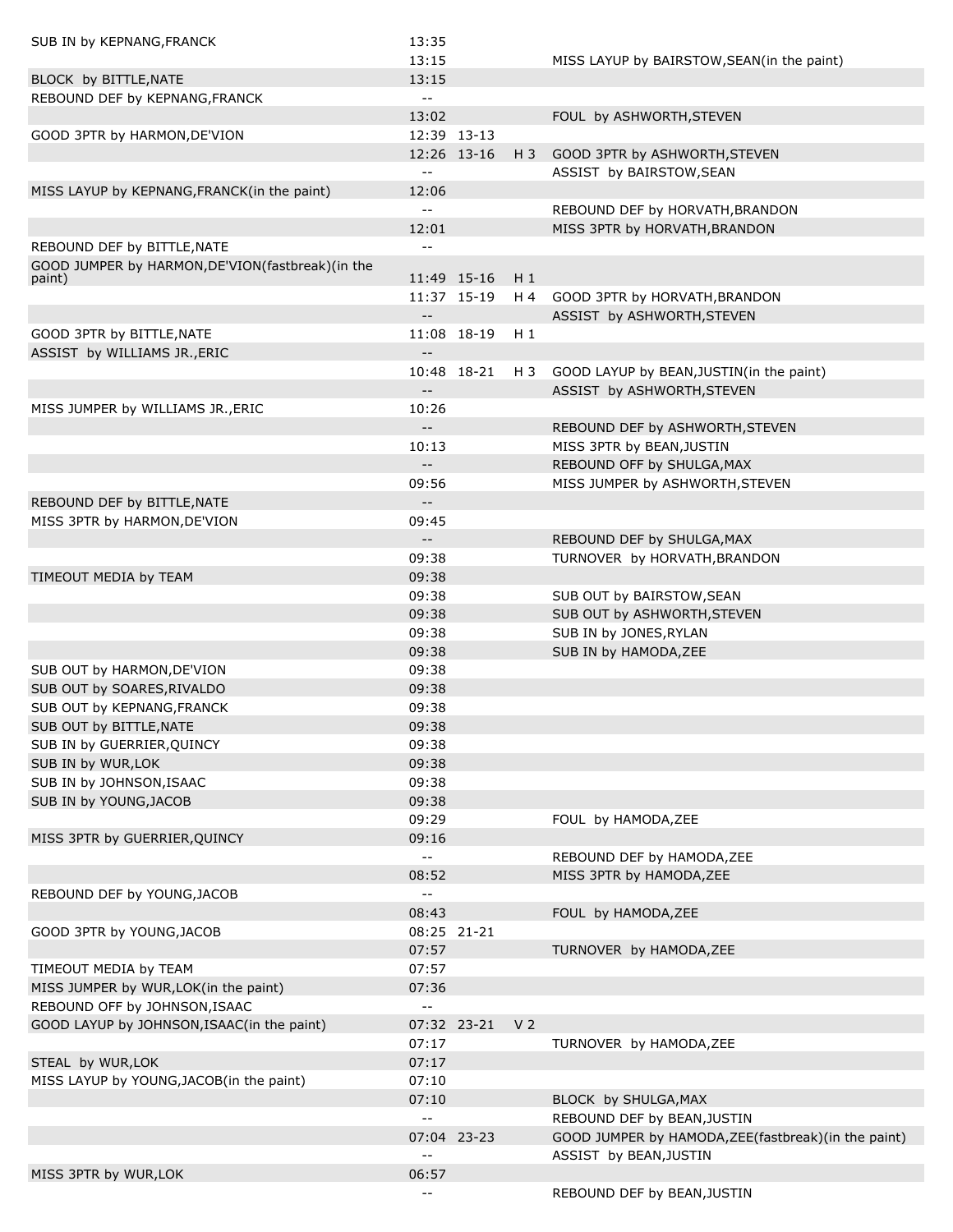|                                                 | 06:47                                         |             |                | MISS JUMPER by BEAN, JUSTIN(in the paint)                 |
|-------------------------------------------------|-----------------------------------------------|-------------|----------------|-----------------------------------------------------------|
|                                                 | $ -$                                          |             |                | REBOUND OFF by HORVATH, BRANDON                           |
|                                                 |                                               | 06:41 23-25 | H <sub>2</sub> | GOOD JUMPER by HORVATH, BRANDON(in the paint)             |
| MISS JUMPER by GUERRIER, QUINCY                 | 06:25                                         |             |                |                                                           |
|                                                 | $- -$                                         |             |                | REBOUND DEF by HAMODA, ZEE                                |
|                                                 |                                               | 06:06 23-28 | H 5            | GOOD 3PTR by HAMODA, ZEE                                  |
|                                                 | $- -$                                         |             |                | ASSIST by HORVATH, BRANDON                                |
| TIMEOUT 30SEC by TEAM                           | 06:05                                         |             |                |                                                           |
| FOUL TECH by JOHNSON, ISAAC                     | 06:05                                         |             |                |                                                           |
| TURNOVER by JOHNSON, ISAAC                      | 06:05                                         |             |                |                                                           |
|                                                 | 06:05                                         |             |                | SUB OUT by JONES, RYLAN                                   |
|                                                 |                                               | 06:05 23-29 | H 6            | GOOD FT by SHULGA, MAX                                    |
|                                                 |                                               | 06:05 23-30 | H 7            | GOOD FT by SHULGA, MAX                                    |
|                                                 | 06:05                                         |             |                | SUB OUT by SHULGA, MAX                                    |
|                                                 | 06:05                                         |             |                | SUB IN by JONES, RYLAN                                    |
|                                                 | 06:05                                         |             |                | SUB OUT by HORVATH, BRANDON                               |
|                                                 | 06:05                                         |             |                | SUB OUT by HAMODA, ZEE                                    |
|                                                 | 06:05                                         |             |                | SUB IN by BAIRSTOW, SEAN                                  |
|                                                 | 06:05                                         |             |                | SUB IN by ASHWORTH, STEVEN                                |
|                                                 | 06:05                                         |             |                | SUB IN by EYTLE-ROCK, RJ                                  |
| SUB OUT by WUR, LOK                             | 06:05                                         |             |                |                                                           |
| SUB OUT by JOHNSON, ISAAC                       | 06:05                                         |             |                |                                                           |
| SUB OUT by YOUNG, JACOB                         | 06:05                                         |             |                |                                                           |
| SUB IN by HARMON, DE'VION                       | 06:05                                         |             |                |                                                           |
| SUB IN by SOARES, RIVALDO                       | 06:05                                         |             |                |                                                           |
| SUB IN by KEPNANG, FRANCK                       | 06:05                                         |             |                |                                                           |
|                                                 | 05:53                                         |             |                | MISS 3PTR by JONES, RYLAN                                 |
| REBOUND DEF by HARMON, DE'VION                  | $\sim$ $\sim$                                 |             |                |                                                           |
| MISS LAYUP by GUERRIER, QUINCY (in the paint)   | 05:26                                         |             |                |                                                           |
| REBOUND OFF by GUERRIER, QUINCY                 | $\sim$ $\sim$                                 |             |                |                                                           |
| MISS LAYUP by GUERRIER, QUINCY (in the paint)   | 05:20                                         |             |                |                                                           |
|                                                 | $ -$                                          |             |                | REBOUND DEF by ASHWORTH, STEVEN                           |
|                                                 | 05:12                                         |             |                | MISS 3PTR by EYTLE-ROCK, RJ                               |
| REBOUND DEF by TEAM                             | $ -$                                          |             |                |                                                           |
| MISS LAYUP by SOARES, RIVALDO(in the paint)     | 04:53                                         |             |                |                                                           |
| REBOUND OFF by TEAM                             | $\sim$ $-$                                    |             |                |                                                           |
|                                                 | 04:52                                         |             |                | FOUL by JONES, RYLAN                                      |
| MISS 3PTR by WILLIAMS JR., ERIC                 | 04:51                                         |             |                |                                                           |
|                                                 | $-$                                           |             |                | REBOUND DEF by JONES, RYLAN                               |
|                                                 |                                               | 04:41 23-32 | H 9            | GOOD JUMPER by BAIRSTOW, SEAN(fastbreak)(in the<br>paint) |
|                                                 |                                               |             |                | ASSIST by JONES, RYLAN                                    |
| MISS JUMPER by HARMON, DE'VION(in the paint)    | 04:08                                         |             |                |                                                           |
|                                                 | $-$                                           |             |                | REBOUND DEF by BEAN, JUSTIN                               |
|                                                 | 04:05                                         |             |                | TURNOVER by BEAN, JUSTIN                                  |
| STEAL by HARMON, DE'VION                        | 04:05                                         |             |                |                                                           |
| GOOD LAYUP by HARMON, DE'VION(fastbreak)(in the |                                               |             |                |                                                           |
| paint)                                          |                                               | 04:02 25-32 | H 7            |                                                           |
| ASSIST by WILLIAMS JR., ERIC                    | $\mathord{\hspace{1pt}\text{--}\hspace{1pt}}$ |             |                |                                                           |
|                                                 | 03:44                                         |             |                | TURNOVER by JONES, RYLAN                                  |
| STEAL by WILLIAMS JR., ERIC                     | 03:44                                         |             |                |                                                           |
| TIMEOUT MEDIA by TEAM                           | 03:44                                         |             |                |                                                           |
|                                                 | 03:44                                         |             |                | SUB OUT by JONES, RYLAN                                   |
|                                                 | 03:44                                         |             |                | SUB IN by SHULGA, MAX                                     |
| SUB OUT by GUERRIER, QUINCY                     | 03:44                                         |             |                |                                                           |
| SUB IN by YOUNG, JACOB                          | 03:44                                         |             |                |                                                           |
|                                                 | 03:44                                         |             |                | SUB OUT by EYTLE-ROCK, RJ                                 |
|                                                 | 03:44                                         |             |                | SUB IN by HORVATH, BRANDON                                |
| GOOD JUMPER by HARMON, DE'VION(in the paint)    |                                               | 03:25 27-32 | H <sub>5</sub> |                                                           |
|                                                 |                                               | 03:03 27-34 | H 7            | GOOD LAYUP by HORVATH, BRANDON(in the paint)              |
|                                                 | $\overline{\phantom{a}}$                      |             |                | ASSIST by ASHWORTH, STEVEN                                |
| MISS JUMPER by YOUNG, JACOB                     | 02:36                                         |             |                |                                                           |
|                                                 | $\overline{\phantom{a}}$                      |             |                | REBOUND DEF by BEAN, JUSTIN                               |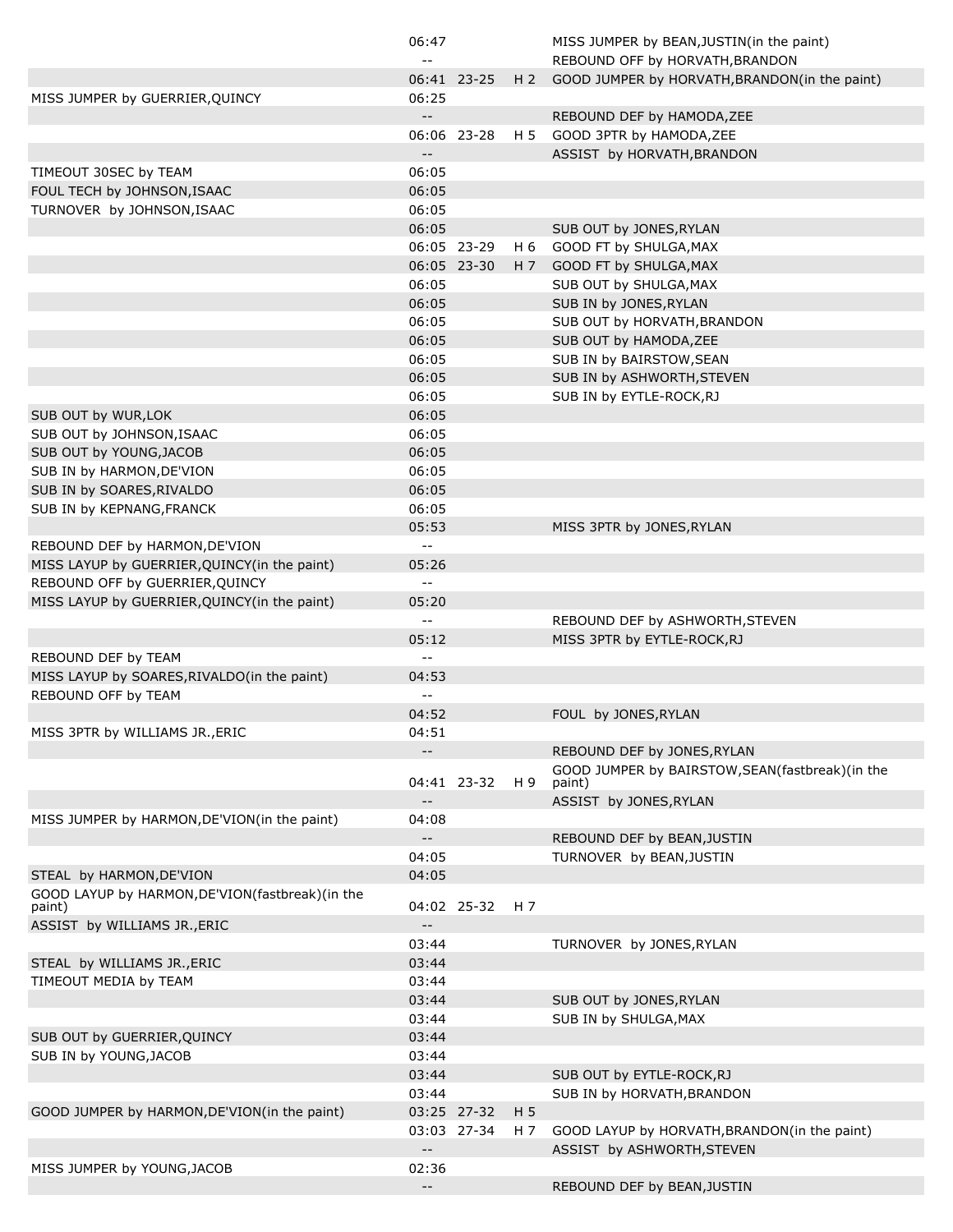|                                              | 02:24             |                 |                | MISS JUMPER by BAIRSTOW, SEAN(in the paint) |
|----------------------------------------------|-------------------|-----------------|----------------|---------------------------------------------|
| REBOUND DEF by KEPNANG, FRANCK               |                   |                 |                |                                             |
| GOOD 3PTR by HARMON, DE'VION(fastbreak)      |                   | 02:16 30-34 H4  |                |                                             |
| ASSIST by YOUNG, JACOB                       | --                |                 |                |                                             |
| FOUL by HARMON, DE'VION                      | 01:59             |                 |                |                                             |
| SUB OUT by KEPNANG, FRANCK                   | 01:59             |                 |                |                                             |
| SUB IN by BITTLE, NATE                       | 01:59             |                 |                |                                             |
|                                              | 01:56             |                 |                | MISS JUMPER by BEAN, JUSTIN                 |
| REBOUND DEF by BITTLE, NATE                  | $\qquad \qquad -$ |                 |                |                                             |
| TURNOVER by SOARES, RIVALDO                  | 01:44             |                 |                |                                             |
|                                              | 01:44             |                 |                | STEAL by SHULGA, MAX                        |
|                                              | 01:38             |                 |                | FOUL by HORVATH, BRANDON                    |
|                                              | 01:38             |                 |                | TURNOVER by HORVATH, BRANDON                |
|                                              | 01:24             |                 |                | FOUL by HORVATH, BRANDON                    |
| MISS FT by YOUNG, JACOB                      | 01:24             |                 |                |                                             |
| REBOUND DEADB by TEAM                        | $- -$             |                 |                |                                             |
| GOOD FT by YOUNG, JACOB                      |                   | 01:24 31-34 H 3 |                |                                             |
| SUB OUT by YOUNG, JACOB                      | 01:24             |                 |                |                                             |
| SUB IN by WUR, LOK                           | 01:24             |                 |                |                                             |
|                                              |                   | $01:12$ 31-37   | H 6            | GOOD 3PTR by SHULGA, MAX                    |
|                                              | --                |                 |                | ASSIST by HORVATH, BRANDON                  |
| GOOD JUMPER by HARMON, DE'VION(in the paint) |                   | 00:36 33-37     | H <sub>4</sub> |                                             |
|                                              | 00:03             |                 |                | MISS 3PTR by HORVATH, BRANDON               |
| REBOUND DEF by WILLIAMS JR., ERIC            |                   |                 |                |                                             |

# 2nd Half Play By Play

| <b>VISITORS: Oregon</b>                      |                          |             |                | Time Score Margin HOME TEAM: Utah St.                       |
|----------------------------------------------|--------------------------|-------------|----------------|-------------------------------------------------------------|
|                                              | 20:00                    |             |                | SUB OUT by ASHWORTH, STEVEN                                 |
|                                              | 20:00                    |             |                | SUB OUT by SHULGA, MAX                                      |
|                                              | 20:00                    |             |                | SUB IN by EYTLE-ROCK, RJ                                    |
|                                              | 20:00                    |             |                | SUB IN by JONES, RYLAN                                      |
| SUB OUT by WUR, LOK                          | 20:00                    |             |                |                                                             |
| SUB OUT by BITTLE, NATE                      | 20:00                    |             |                |                                                             |
| SUB OUT by WILLIAMS JR., ERIC                | 20:00                    |             |                |                                                             |
| SUB IN by GUERRIER, QUINCY                   | 20:00                    |             |                |                                                             |
| SUB IN by KEPNANG, FRANCK                    | 20:00                    |             |                |                                                             |
| SUB IN by YOUNG, JACOB                       | 20:00                    |             |                |                                                             |
| GOOD JUMPER by YOUNG, JACOB(in the paint)    |                          | 19:49 35-37 | H <sub>2</sub> |                                                             |
| FOUL by SOARES, RIVALDO                      | 19:26                    |             |                |                                                             |
|                                              |                          | 19:26 35-38 | H 3            | GOOD FT by EYTLE-ROCK, RJ                                   |
|                                              |                          | 19:26 35-39 | $H_4$          | GOOD FT by EYTLE-ROCK, RJ                                   |
| GOOD LAYUP by KEPNANG, FRANCK(in the paint)  |                          | 19:04 37-39 | H <sub>2</sub> |                                                             |
| ASSIST by HARMON, DE'VION                    | $\overline{\phantom{a}}$ |             |                |                                                             |
|                                              | 19:04                    |             |                | FOUL by BAIRSTOW, SEAN                                      |
| GOOD FT by KEPNANG, FRANCK                   |                          | 19:04 38-39 | $H_1$          |                                                             |
|                                              | 18:48                    |             |                | FOUL by HORVATH, BRANDON                                    |
|                                              | 18:48                    |             |                | TURNOVER by HORVATH, BRANDON                                |
| GOOD JUMPER by YOUNG, JACOB(in the paint)    |                          | 18:37 40-39 | V <sub>1</sub> |                                                             |
|                                              | 18:20                    |             |                | MISS 3PTR by HORVATH, BRANDON                               |
| REBOUND DEF by TEAM                          | $-$                      |             |                |                                                             |
| MISS JUMPER by KEPNANG, FRANCK(in the paint) | 18:03                    |             |                |                                                             |
|                                              | $\overline{a}$           |             |                | REBOUND DEF by BEAN, JUSTIN                                 |
|                                              | 17:50                    |             |                | MISS JUMPER by BEAN, JUSTIN(in the paint)                   |
| REBOUND DEF by YOUNG, JACOB                  | $-$                      |             |                |                                                             |
| GOOD 3PTR by SOARES, RIVALDO (fastbreak)     |                          | 17:45 43-39 | V <sub>4</sub> |                                                             |
| ASSIST by YOUNG, JACOB                       | $-$                      |             |                |                                                             |
|                                              |                          |             |                | 17:22 43-41 V 2 GOOD JUMPER by BAIRSTOW, SEAN(in the paint) |
| MISS DUNK by KEPNANG, FRANCK(in the paint)   | 17:03                    |             |                |                                                             |
| REBOUND OFF by KEPNANG, FRANCK               | $-$                      |             |                |                                                             |
| MISS 3PTR by YOUNG, JACOB                    | 16:57                    |             |                |                                                             |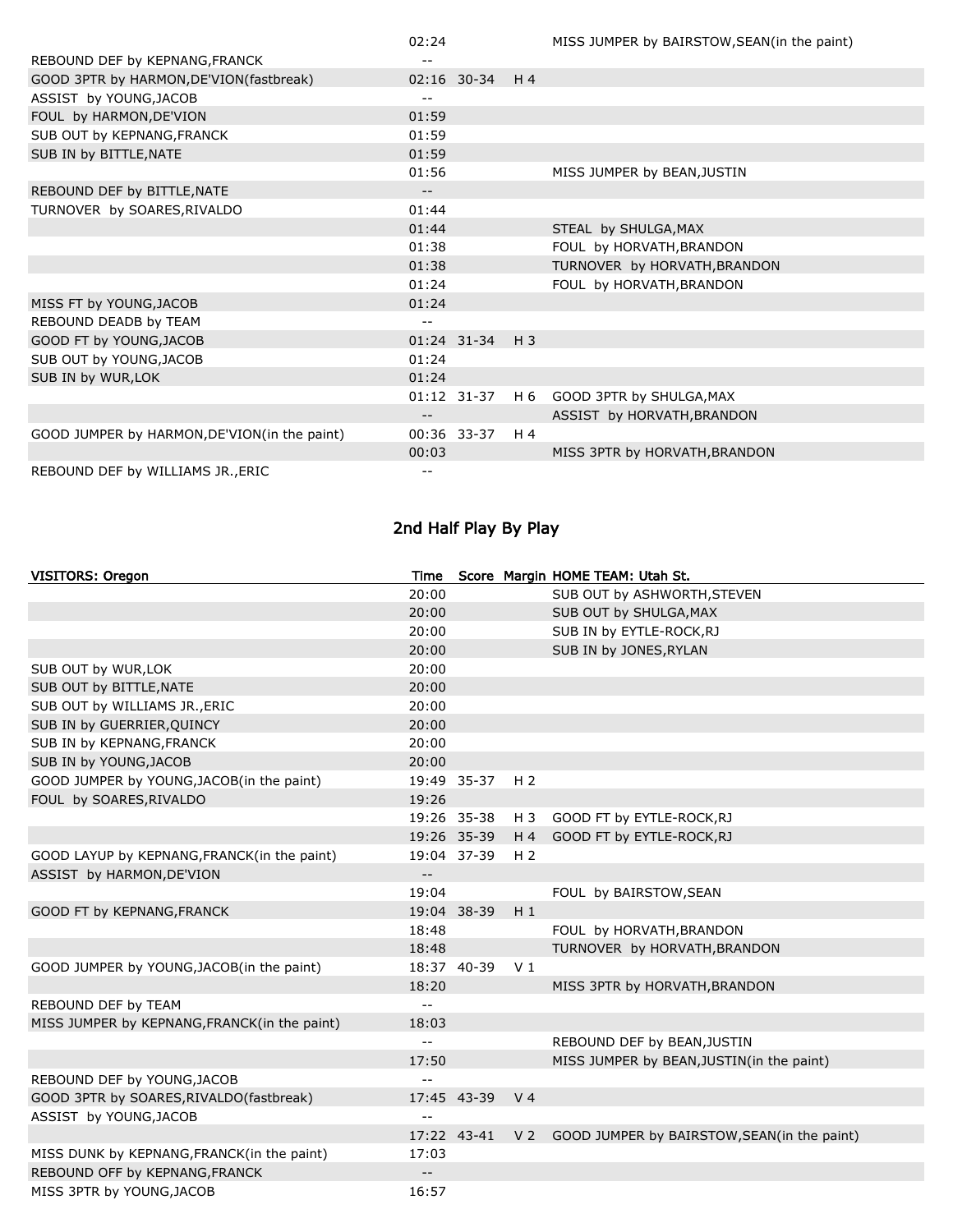|                                                                                | $\mathord{\hspace{1pt}\text{--}\hspace{1pt}}$ |             |                | REBOUND DEF by EYTLE-ROCK, RJ                    |
|--------------------------------------------------------------------------------|-----------------------------------------------|-------------|----------------|--------------------------------------------------|
|                                                                                | 16:46                                         |             |                | MISS 3PTR by EYTLE-ROCK, RJ                      |
| REBOUND DEF by GUERRIER, QUINCY                                                | $-$                                           |             |                |                                                  |
| MISS JUMPER by HARMON, DE'VION(in the paint)<br>REBOUND OFF by KEPNANG, FRANCK | 16:37<br>$\overline{\phantom{a}}$             |             |                |                                                  |
| GOOD LAYUP by KEPNANG, FRANCK(in the paint)                                    |                                               | 16:33 45-41 | V <sub>4</sub> |                                                  |
| FOUL by HARMON, DE'VION                                                        | 16:18                                         |             |                |                                                  |
|                                                                                |                                               | 16:18 45-42 | $V_3$          | GOOD FT by BAIRSTOW, SEAN                        |
|                                                                                | 16:18                                         |             |                | SUB OUT by EYTLE-ROCK, RJ                        |
|                                                                                | 16:18                                         |             |                |                                                  |
|                                                                                |                                               |             |                | SUB OUT by JONES, RYLAN                          |
|                                                                                | 16:18                                         |             |                | SUB IN by ASHWORTH, STEVEN                       |
|                                                                                | 16:18                                         |             |                | SUB IN by SHULGA, MAX                            |
| SUB OUT by KEPNANG, FRANCK                                                     | 16:18                                         |             |                |                                                  |
| SUB IN by BITTLE, NATE                                                         | 16:18                                         |             |                |                                                  |
|                                                                                | 16:17                                         |             |                | MISS FT by BAIRSTOW, SEAN                        |
|                                                                                | $\overline{\phantom{a}}$                      |             |                | REBOUND OFF by HORVATH, BRANDON                  |
|                                                                                | 16:04                                         |             |                | TURNOVER by SHULGA, MAX                          |
| MISS 3PTR by GUERRIER, QUINCY                                                  | 15:58                                         |             |                |                                                  |
|                                                                                | $\overline{\phantom{a}}$                      |             |                | REBOUND DEF by BEAN, JUSTIN                      |
|                                                                                | 15:44                                         |             |                | TURNOVER by BAIRSTOW, SEAN                       |
| TIMEOUT MEDIA by TEAM                                                          | 15:44                                         |             |                |                                                  |
| MISS 3PTR by BITTLE, NATE                                                      | 15:44                                         |             |                |                                                  |
| REBOUND OFF by SOARES, RIVALDO                                                 |                                               |             |                |                                                  |
|                                                                                | $\overline{\phantom{a}}$                      |             |                |                                                  |
| GOOD JUMPER by SOARES, RIVALDO(in the paint)                                   |                                               | 15:44 47-42 | V <sub>5</sub> |                                                  |
|                                                                                | 15:06                                         |             |                | MISS JUMPER by ASHWORTH, STEVEN(in the paint)    |
| BLOCK by BITTLE, NATE                                                          | 15:06                                         |             |                |                                                  |
| REBOUND DEF by YOUNG, JACOB                                                    | $\overline{\phantom{a}}$                      |             |                |                                                  |
| GOOD 3PTR by GUERRIER, QUINCY (fastbreak)                                      |                                               | 14:59 50-42 | <b>V8</b>      |                                                  |
| ASSIST by YOUNG, JACOB                                                         | $\overline{\phantom{a}}$                      |             |                |                                                  |
|                                                                                | 14:34                                         |             |                | MISS JUMPER by BEAN, JUSTIN                      |
| REBOUND DEF by HARMON, DE'VION                                                 | $-$                                           |             |                |                                                  |
| MISS JUMPER by HARMON, DE'VION(in the paint)                                   | 14:12                                         |             |                |                                                  |
|                                                                                | 14:12                                         |             |                | BLOCK by HORVATH, BRANDON                        |
|                                                                                | --                                            |             |                | REBOUND DEF by BAIRSTOW, SEAN                    |
|                                                                                |                                               |             |                | GOOD LAYUP by HORVATH, BRANDON(fastbreak)(in the |
|                                                                                |                                               | 14:07 50-44 | V <sub>6</sub> | paint)                                           |
|                                                                                | $-$                                           |             |                | ASSIST by BAIRSTOW, SEAN                         |
| GOOD JUMPER by YOUNG, JACOB(in the paint)                                      |                                               | 13:48 52-44 | V <sub>8</sub> |                                                  |
|                                                                                | 13:27                                         |             |                | MISS JUMPER by HORVATH, BRANDON(in the paint)    |
| BLOCK by BITTLE, NATE                                                          | 13:27                                         |             |                |                                                  |
| REBOUND DEF by SOARES, RIVALDO                                                 | $\overline{a}$                                |             |                |                                                  |
|                                                                                | 13:06                                         |             |                |                                                  |
| MISS 3PTR by YOUNG, JACOB                                                      |                                               |             |                |                                                  |
|                                                                                | $\overline{a}$                                |             |                | REBOUND DEF by BEAN, JUSTIN                      |
|                                                                                | 12:47                                         |             |                | TURNOVER by SHULGA, MAX                          |
| STEAL by HARMON, DE'VION                                                       | 12:47                                         |             |                |                                                  |
| MISS JUMPER by YOUNG, JACOB(in the paint)                                      | 12:23                                         |             |                |                                                  |
|                                                                                | $-$                                           |             |                | REBOUND DEF by SHULGA, MAX                       |
| FOUL by BITTLE, NATE                                                           | 12:18                                         |             |                |                                                  |
|                                                                                |                                               | 12:18 52-45 | V 7            | GOOD FT by BEAN, JUSTIN(fastbreak)               |
|                                                                                | 12:18                                         |             |                | SUB OUT by BAIRSTOW, SEAN                        |
|                                                                                | 12:18                                         |             |                | SUB IN by HAMODA, ZEE                            |
| SUB OUT by HARMON, DE'VION                                                     | 12:18                                         |             |                |                                                  |
| SUB OUT by SOARES, RIVALDO                                                     | 12:18                                         |             |                |                                                  |
| SUB OUT by BITTLE, NATE                                                        | 12:18                                         |             |                |                                                  |
| SUB IN by WUR, LOK                                                             | 12:18                                         |             |                |                                                  |
|                                                                                |                                               |             |                |                                                  |
| SUB IN by KEPNANG, FRANCK                                                      | 12:18                                         |             |                |                                                  |
| SUB IN by WILLIAMS JR., ERIC                                                   | 12:18                                         |             |                |                                                  |
|                                                                                |                                               | 12:09 52-46 | V <sub>6</sub> | GOOD FT by BEAN, JUSTIN (fastbreak)              |
| GOOD LAYUP by YOUNG, JACOB(in the paint)                                       |                                               | 11:59 54-46 | $V_8$          |                                                  |
|                                                                                | 11:36                                         |             |                | MISS JUMPER by SHULGA, MAX(in the paint)         |
| BLOCK by KEPNANG, FRANCK                                                       |                                               |             |                |                                                  |
|                                                                                | 11:36                                         |             |                |                                                  |
|                                                                                | $\overline{\phantom{a}}$                      |             |                | REBOUND OFF by BEAN, JUSTIN                      |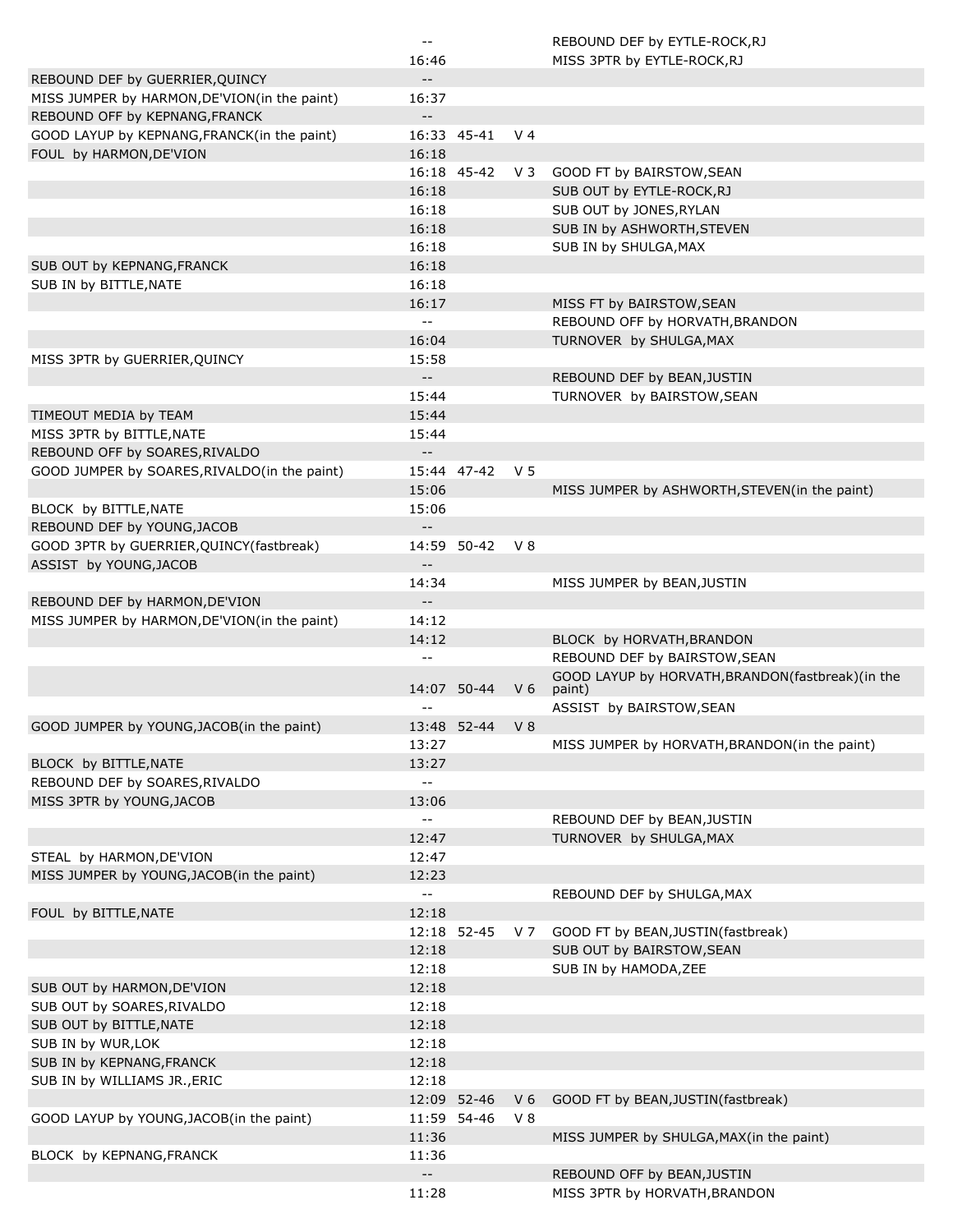| REBOUND DEF by KEPNANG, FRANCK                  | $\mathbf{m}$               |                  |                |                                                              |
|-------------------------------------------------|----------------------------|------------------|----------------|--------------------------------------------------------------|
| MISS LAYUP by GUERRIER, QUINCY (in the paint)   | 11:09                      |                  |                |                                                              |
|                                                 | $- -$                      |                  |                | REBOUND DEF by BEAN, JUSTIN                                  |
|                                                 | 11:09                      |                  |                | BLOCK by HORVATH, BRANDON                                    |
| FOUL by KEPNANG, FRANCK                         | 11:04                      |                  |                |                                                              |
| TIMEOUT MEDIA by TEAM                           | 11:04                      |                  |                |                                                              |
|                                                 |                            | 11:04 54-47      | V 7            | GOOD FT by BEAN, JUSTIN(fastbreak)                           |
|                                                 |                            | 11:04 54-48      | V <sub>6</sub> | GOOD FT by BEAN, JUSTIN (fastbreak)                          |
| GOOD JUMPER by YOUNG, JACOB(in the paint)       |                            | 10:44 56-48      | V <sub>8</sub> |                                                              |
|                                                 | 10:29                      |                  |                | MISS 3PTR by ASHWORTH, STEVEN                                |
|                                                 | $-$                        |                  |                | REBOUND OFF by SHULGA, MAX                                   |
|                                                 | 10:04                      |                  |                | MISS JUMPER by HAMODA, ZEE(in the paint)                     |
|                                                 | $-$                        |                  |                | REBOUND OFF by BEAN, JUSTIN                                  |
|                                                 | 10:01                      |                  |                | MISS LAYUP by BEAN, JUSTIN(in the paint)                     |
| REBOUND DEF by GUERRIER, QUINCY                 | $\overline{\phantom{a}}$   |                  |                |                                                              |
| GOOD 3PTR by WILLIAMS JR., ERIC                 |                            | 09:45 59-48 V 11 |                |                                                              |
| ASSIST by WUR, LOK                              | $\overline{\phantom{a}}$   |                  |                |                                                              |
|                                                 | 09:39                      |                  |                | SUB OUT by HORVATH, BRANDON                                  |
|                                                 | 09:39                      |                  |                | SUB OUT by HAMODA, ZEE                                       |
|                                                 | 09:39                      |                  |                | SUB IN by BAIRSTOW, SEAN                                     |
|                                                 | 09:39                      |                  |                | SUB IN by EYTLE-ROCK, RJ                                     |
|                                                 | 09:22                      |                  |                | MISS JUMPER by EYTLE-ROCK, RJ(in the paint)                  |
| REBOUND DEF by WUR, LOK                         | $- -$                      |                  |                |                                                              |
| MISS JUMPER by YOUNG, JACOB(in the paint)       | 09:01                      |                  |                |                                                              |
| REBOUND OFF by KEPNANG, FRANCK                  | $-$                        |                  |                |                                                              |
|                                                 | 09:00                      |                  |                | FOUL by EYTLE-ROCK, RJ                                       |
| GOOD LAYUP by GUERRIER, QUINCY (in the paint)   |                            | 08:55 61-48 V 13 |                |                                                              |
| ASSIST by WILLIAMS JR., ERIC                    | $\sim$ $\sim$              |                  |                |                                                              |
|                                                 |                            |                  |                | 08:33 61-50 V 11 GOOD JUMPER by BAIRSTOW, SEAN(in the paint) |
|                                                 | $\overline{\phantom{a}}$   |                  |                | ASSIST by EYTLE-ROCK, RJ                                     |
| MISS 3PTR by WUR, LOK                           | 08:12                      |                  |                |                                                              |
| REBOUND OFF by WILLIAMS JR., ERIC               | $\overline{a}$             |                  |                |                                                              |
| GOOD DUNK by WILLIAMS JR., ERIC(in the paint)   |                            | 08:07 63-50 V 13 |                |                                                              |
|                                                 | 08:03                      |                  |                | TIMEOUT 30SEC by TEAM                                        |
|                                                 | 08:03                      |                  |                | SUB OUT by SHULGA, MAX                                       |
|                                                 | 08:03                      |                  |                | SUB IN by JONES, RYLAN                                       |
| SUB OUT by GUERRIER, QUINCY                     | 08:03                      |                  |                |                                                              |
| SUB OUT by YOUNG, JACOB                         | 08:03                      |                  |                |                                                              |
| SUB IN by HARMON, DE'VION                       | 08:03                      |                  |                |                                                              |
| SUB IN by SOARES, RIVALDO                       | 08:03                      |                  |                |                                                              |
| TIMEOUT MEDIA by TEAM                           | 08:03                      |                  |                |                                                              |
|                                                 | 07:55                      |                  |                | MISS JUMPER by BAIRSTOW, SEAN(in the paint)                  |
| REBOUND DEF by SOARES, RIVALDO                  | $--$                       |                  |                |                                                              |
| GOOD DUNK by SOARES, RIVALDO(in the paint)      |                            | 07:41 65-50 V 15 |                |                                                              |
| ASSIST by WILLIAMS JR., ERIC                    | $\overline{\phantom{a}}$ . |                  |                |                                                              |
|                                                 | 07:30                      |                  |                | MISS 3PTR by EYTLE-ROCK, RJ                                  |
| REBOUND DEF by WILLIAMS JR., ERIC               | $\overline{\phantom{a}}$   |                  |                |                                                              |
| MISS LAYUP by SOARES, RIVALDO(in the paint)     | 06:59                      |                  |                |                                                              |
|                                                 | $-$                        |                  |                | REBOUND DEF by BEAN, JUSTIN                                  |
| FOUL by KEPNANG, FRANCK                         | 06:38                      |                  |                |                                                              |
| TIMEOUT MEDIA by TEAM                           | 06:38                      |                  |                |                                                              |
|                                                 | 06:38                      |                  |                | SUB OUT by EYTLE-ROCK, RJ                                    |
|                                                 | 06:38                      |                  |                | SUB IN by HORVATH, BRANDON                                   |
| SUB OUT by SOARES, RIVALDO                      | 06:38                      |                  |                |                                                              |
| SUB OUT by WUR, LOK                             | 06:38                      |                  |                |                                                              |
| SUB IN by GUERRIER, QUINCY                      | 06:38                      |                  |                |                                                              |
| SUB IN by YOUNG, JACOB                          | 06:38                      |                  |                |                                                              |
|                                                 | 06:38                      |                  |                | MISS FT by BAIRSTOW, SEAN                                    |
|                                                 | $\overline{\phantom{a}}$   |                  |                | REBOUND DEADB by TEAM                                        |
|                                                 |                            | 06:38 65-51 V 14 |                | GOOD FT by BAIRSTOW, SEAN                                    |
|                                                 | 06:36                      |                  |                | FOUL by JONES, RYLAN                                         |
| GOOD JUMPER by WILLIAMS JR., ERIC(in the paint) |                            | 06:09 67-51 V 16 |                |                                                              |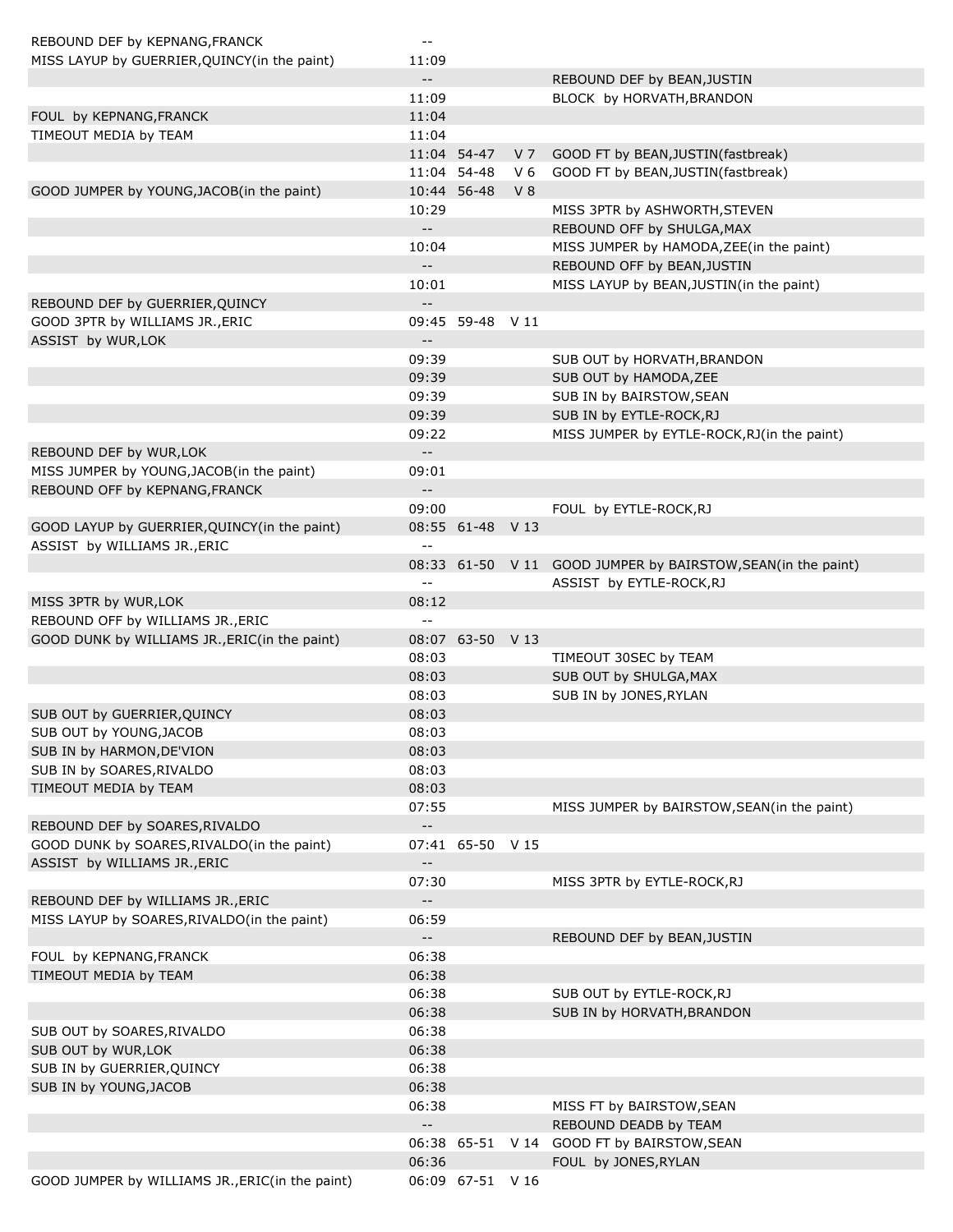|                                                | 05:57                                         |                  | MISS 3PTR by HORVATH, BRANDON                                 |
|------------------------------------------------|-----------------------------------------------|------------------|---------------------------------------------------------------|
|                                                | $\sim$ $-$                                    |                  | REBOUND OFF by BEAN, JUSTIN                                   |
|                                                |                                               |                  | 05:54 67-53 V 14 GOOD LAYUP by BEAN, JUSTIN(in the paint)     |
| FOUL by GUERRIER, QUINCY                       | 05:54                                         |                  |                                                               |
|                                                |                                               |                  | 05:54 67-54 V 13 GOOD FT by BEAN, JUSTIN                      |
| GOOD 3PTR by GUERRIER, QUINCY                  |                                               | 05:33 70-54 V 16 |                                                               |
| ASSIST by WILLIAMS JR., ERIC                   | $- -$                                         |                  |                                                               |
|                                                | 05:33                                         |                  | FOUL by JONES, RYLAN                                          |
| GOOD FT by GUERRIER, QUINCY                    |                                               | 05:33 71-54 V 17 |                                                               |
|                                                |                                               |                  | 05:12 71-56 V 15 GOOD JUMPER by BAIRSTOW, SEAN                |
|                                                | $\mathord{\hspace{1pt}\text{--}\hspace{1pt}}$ |                  | ASSIST by HORVATH, BRANDON                                    |
| GOOD JUMPER by HARMON, DE'VION                 |                                               | 04:39 73-56 V 17 |                                                               |
|                                                | 04:28                                         |                  | MISS 3PTR by HORVATH, BRANDON                                 |
|                                                | $\sim$ $\sim$                                 |                  | REBOUND OFF by BEAN, JUSTIN                                   |
|                                                | 04:21                                         |                  | TURNOVER by BEAN, JUSTIN                                      |
| STEAL by WILLIAMS JR., ERIC                    | 04:21                                         |                  |                                                               |
| TURNOVER by GUERRIER, QUINCY                   | 04:16                                         |                  |                                                               |
|                                                | 04:16                                         |                  | STEAL by JONES, RYLAN                                         |
|                                                | 04:11                                         |                  | MISS 3PTR by ASHWORTH, STEVEN                                 |
| REBOUND DEF by KEPNANG, FRANCK                 | $\sim$ $\sim$                                 |                  |                                                               |
| TURNOVER by KEPNANG, FRANCK                    | 04:06                                         |                  |                                                               |
| SUB OUT by GUERRIER, QUINCY                    | 04:06                                         |                  |                                                               |
| SUB OUT by KEPNANG, FRANCK                     | 04:06                                         |                  |                                                               |
| SUB IN by SOARES, RIVALDO                      | 04:06                                         |                  |                                                               |
| SUB IN by BITTLE, NATE                         | 04:06                                         |                  |                                                               |
| FOUL by HARMON, DE'VION                        | 03:57                                         |                  |                                                               |
| TIMEOUT MEDIA by TEAM                          | 03:57                                         |                  |                                                               |
|                                                | 03:55                                         |                  | MISS FT by BEAN, JUSTIN                                       |
| REBOUND DEF by WILLIAMS JR., ERIC              | $\mathord{\hspace{1pt}\text{--}\hspace{1pt}}$ |                  |                                                               |
| TURNOVER by YOUNG, JACOB                       | 03:35                                         |                  |                                                               |
|                                                | 03:25                                         |                  | MISS 3PTR by ASHWORTH, STEVEN                                 |
| REBOUND DEF by BITTLE, NATE                    | $\sim$ $\sim$                                 |                  |                                                               |
| MISS JUMPER by YOUNG, JACOB(in the paint)      | 02:56                                         |                  |                                                               |
|                                                | $\sim$ $\sim$                                 |                  | REBOUND DEF by HORVATH, BRANDON                               |
|                                                |                                               |                  | 02:47 73-58 V 15 GOOD JUMPER by BAIRSTOW, SEAN (in the paint) |
|                                                | $-$                                           |                  | ASSIST by HORVATH, BRANDON                                    |
|                                                | 02:43                                         |                  | FOUL by JONES, RYLAN                                          |
| SUB OUT by BITTLE, NATE                        | 02:43                                         |                  |                                                               |
| SUB IN by GUERRIER, QUINCY                     | 02:43                                         |                  |                                                               |
| MISS 3PTR by GUERRIER, QUINCY                  | 02:35                                         |                  |                                                               |
|                                                | $\sim$ $\sim$                                 |                  | REBOUND DEF by BEAN, JUSTIN                                   |
|                                                | 02:21                                         |                  | MISS JUMPER by BEAN, JUSTIN                                   |
| REBOUND DEF by GUERRIER, QUINCY                | $\mathbb{L} \mathbb{L}$                       |                  |                                                               |
| GOOD LAYUP by WILLIAMS JR., ERIC(in the paint) |                                               | 02:12 75-58 V 17 |                                                               |
| ASSIST by YOUNG, JACOB                         | $\overline{\phantom{a}}$ .                    |                  |                                                               |
|                                                |                                               |                  | 02:03 75-61 V 14 GOOD 3PTR by ASHWORTH, STEVEN                |
|                                                | $\mathord{\hspace{1pt}\text{--}\hspace{1pt}}$ |                  | ASSIST by JONES, RYLAN                                        |
|                                                | 02:02                                         |                  | TIMEOUT 30SEC by TEAM                                         |
| TIMEOUT 30SEC by TEAM                          | 01:58                                         |                  |                                                               |
|                                                | 01:51                                         |                  | FOUL by BEAN, JUSTIN                                          |
| MISS FT by HARMON, DE'VION                     | 01:51                                         |                  |                                                               |
|                                                | $\sim$ $\sim$                                 |                  | REBOUND DEF by BEAN, JUSTIN                                   |
|                                                | 01:43                                         |                  | MISS 3PTR by ASHWORTH, STEVEN                                 |
|                                                | $\sim$ $\sim$                                 |                  | REBOUND OFF by JONES, RYLAN                                   |
| FOUL by GUERRIER, QUINCY                       | 01:42                                         |                  |                                                               |
|                                                | 01:42                                         |                  | MISS FT by JONES, RYLAN                                       |
| REBOUND DEF by YOUNG, JACOB                    | $\mathbb{L}^{\mathbb{L}}$                     |                  |                                                               |
|                                                |                                               |                  | FOUL by JONES, RYLAN                                          |
|                                                | 01:40                                         |                  |                                                               |
|                                                | 01:39                                         |                  | SUB OUT by JONES, RYLAN                                       |
|                                                | 01:39                                         |                  | SUB IN by SHULGA, MAX                                         |
| MISS FT by YOUNG, JACOB                        | 01:39                                         |                  | REBOUND DEF by HORVATH, BRANDON                               |